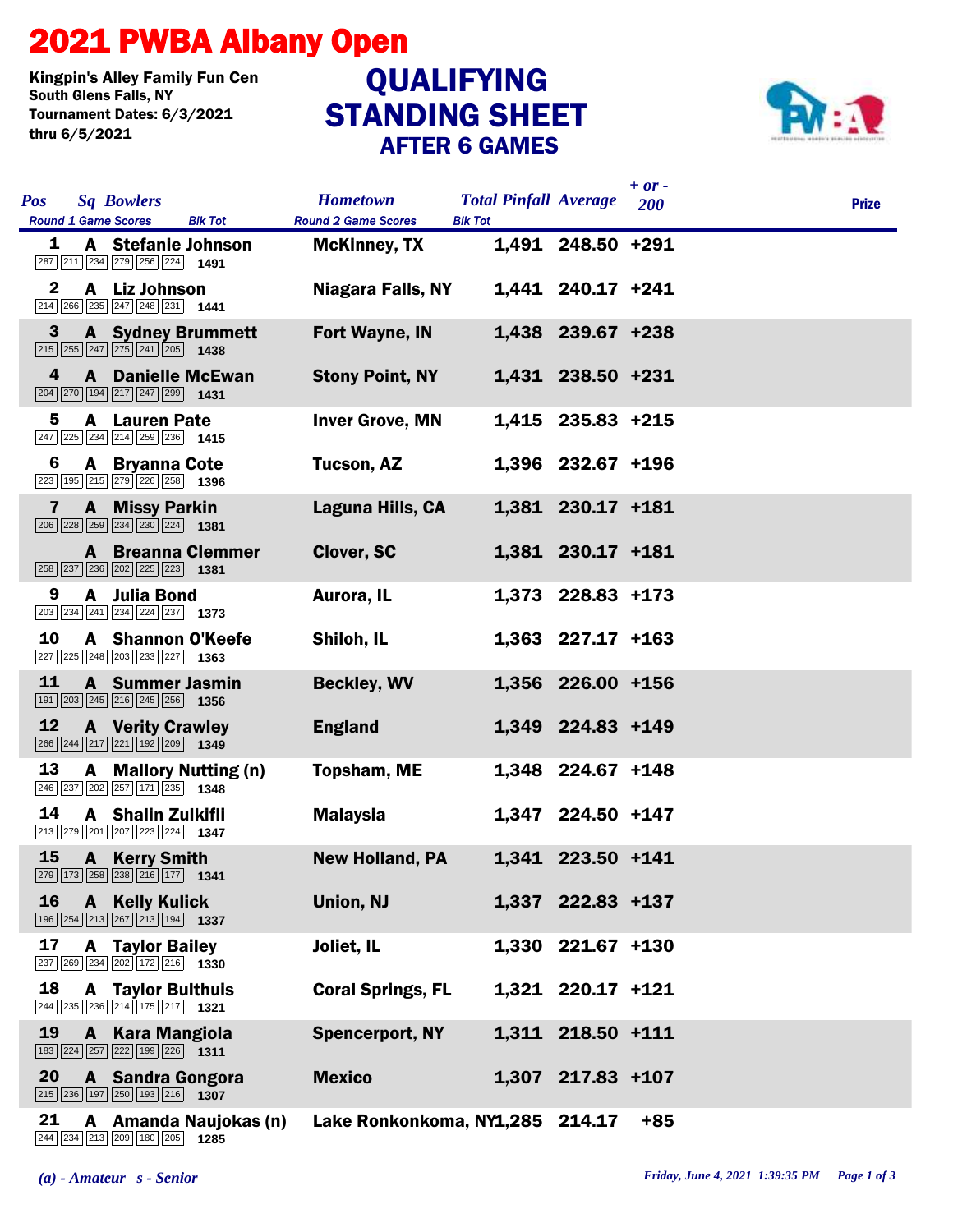|  | <b>Pos</b><br><b>Round 1 Game Scores</b> | <b>Sq Bowlers</b><br><b>Blk Tot</b>                                                                                              | <b>Hometown</b><br><b>Round 2 Game Scores</b><br><b>Blk Tot</b> | <b>Total Pinfall Average</b> |              | $+$ or $-$<br>200 | <b>Prize</b> |  |
|--|------------------------------------------|----------------------------------------------------------------------------------------------------------------------------------|-----------------------------------------------------------------|------------------------------|--------------|-------------------|--------------|--|
|  | 22                                       | A Janelle Irwin<br>212 185 213 279 211 175 1275                                                                                  | <b>Schenectady, NY</b>                                          |                              | 1,275 212.50 | $+75$             |              |  |
|  |                                          | A Dasha Kovalova<br>$\boxed{208}$ $\boxed{256}$ $\boxed{232}$ $\boxed{203}$ $\boxed{193}$ $\boxed{183}$ <b>1275</b>              | <b>Ukraine</b>                                                  |                              | 1,275 212.50 | $+75$             |              |  |
|  | 24                                       | <b>A</b> Shannon Pluhowsky<br>$\boxed{217}$ $\boxed{224}$ $\boxed{193}$ $\boxed{219}$ $\boxed{214}$ $\boxed{205}$ <b>1272</b>    | Dayton, OH                                                      |                              | 1,272 212.00 | $+72$             |              |  |
|  | 25                                       | A Daria Pajak<br>267 213 214 186 207 182 1269                                                                                    | <b>Poland</b>                                                   |                              | 1,269 211.50 | $+69$             |              |  |
|  | 26                                       | <b>A</b> Valerie Bercier<br>182 177 255 235 225 190 1264                                                                         | Muskegon, MI                                                    |                              | 1,264 210.67 | $+64$             |              |  |
|  | 27                                       | <b>A</b> Maria Jose Rodriguez<br>$\boxed{224}$ $\boxed{199}$ $\boxed{209}$ $\boxed{255}$ $\boxed{191}$ $\boxed{182}$ <b>1260</b> | <b>Colombia</b>                                                 |                              | 1,260 210.00 | $+60$             |              |  |
|  | 28                                       | <b>A</b> Lindsay Boomershine<br>207 183 192 248 193 233 1256                                                                     | Perry, UT                                                       |                              | 1,256 209.33 | $+56$             |              |  |
|  |                                          | <b>A</b> Birgit Noreiks<br>205 180 258 205 207 201 1256                                                                          | Germany                                                         |                              | 1,256 209.33 | $+56$             |              |  |
|  | 30                                       | <b>A</b> Gazmine Mason<br>161 199 180 229 227 255 1251                                                                           | <b>Cranston, RI</b>                                             |                              | 1,251 208.50 | $+51$             |              |  |
|  | 31                                       | <b>A</b> Aseret Zetter<br>235 202 179 224 172 235 1247                                                                           | <b>Mexico</b>                                                   |                              | 1,247 207.83 | $+47$             |              |  |
|  | 32                                       | <b>A</b> Alexis Neuer<br>192 236 200 222 194 201 1245                                                                            | <b>Milton, PA</b>                                               |                              | 1,245 207.50 | $+45$             |              |  |
|  | <b>Cut Line</b>                          | <b>Cash Line</b>                                                                                                                 |                                                                 |                              |              |                   |              |  |
|  | 33                                       | A Kayla Bandy<br>170 224 184 241 217 205 1241                                                                                    | Wichita, KS                                                     |                              | 1,241 206.83 | $+41$             |              |  |
|  | 34                                       | A Suzanne Morine (n)<br>180 233 224 132 246 225 1240                                                                             | Castleton on Hudson, 1,240 206.67                               |                              |              | $+40$             |              |  |
|  |                                          | <b>A</b> Clara Guerrero<br>$\boxed{217}$ $\boxed{237}$ $\boxed{190}$ $\boxed{179}$ $\boxed{204}$ $\boxed{213}$ <b>1240</b>       | <b>Colombia</b>                                                 | 1,240                        | 206.67       | $+40$             |              |  |
|  | 36                                       | A Liz Kuhlkin<br>201 192 168 192 249 235 1237                                                                                    | <b>Schenectady, NY</b>                                          |                              | 1,237 206.17 | $+37$             |              |  |
|  | 37                                       | <b>A</b> Ashly Galante<br>190 191 218 251 216 170 1236                                                                           | <b>Palm Harbor, FL</b>                                          |                              | 1,236 206.00 | $+36$             |              |  |
|  | 38                                       | <b>A</b> Sabrena Divis<br>164 219 216 191 202 243 1235                                                                           | Gillette, WY                                                    |                              | 1,235 205.83 | $+35$             |              |  |
|  | 39                                       | <b>A</b> Ingellimar Beasley<br>208 216 197 193 189 221 1224                                                                      | <b>Clarksville, TN</b>                                          |                              | 1,224 204.00 | $+24$             |              |  |
|  | 40                                       | A Maria Bulanova<br>160 212 202 245 236 165 1220                                                                                 | <b>Russia</b>                                                   |                              | 1,220 203.33 | $+20$             |              |  |
|  | 41                                       | <b>A</b> Elysia Current<br>197 178 210 219 191 219 1214                                                                          | Ephrata, PA                                                     |                              | 1,214 202.33 | $+14$             |              |  |
|  | 42                                       | A Stephanie Zavala<br>176 186 216 245 193 192 1208                                                                               | Downey, CA                                                      |                              | 1,208 201.33 | $+8$              |              |  |
|  |                                          | A Diana Zavjalova<br>183 192 226 160 215 232 1208                                                                                | Latvia                                                          |                              | 1,208 201.33 | $+8$              |              |  |
|  | 44                                       | A Estefania Cobo<br>$\boxed{204}$ $\boxed{221}$ $\boxed{213}$ $\boxed{162}$ $\boxed{215}$ $\boxed{185}$ <b>1200</b>              | North Richland Hills, T1,200 200.00 Even                        |                              |              |                   |              |  |
|  | 45                                       | <b>A</b> Caitlyn Johnson<br>201 247 168 213 189 172 1190                                                                         | <b>Beaumont, TX</b>                                             |                              | 1,190 198.33 | $-10$             |              |  |